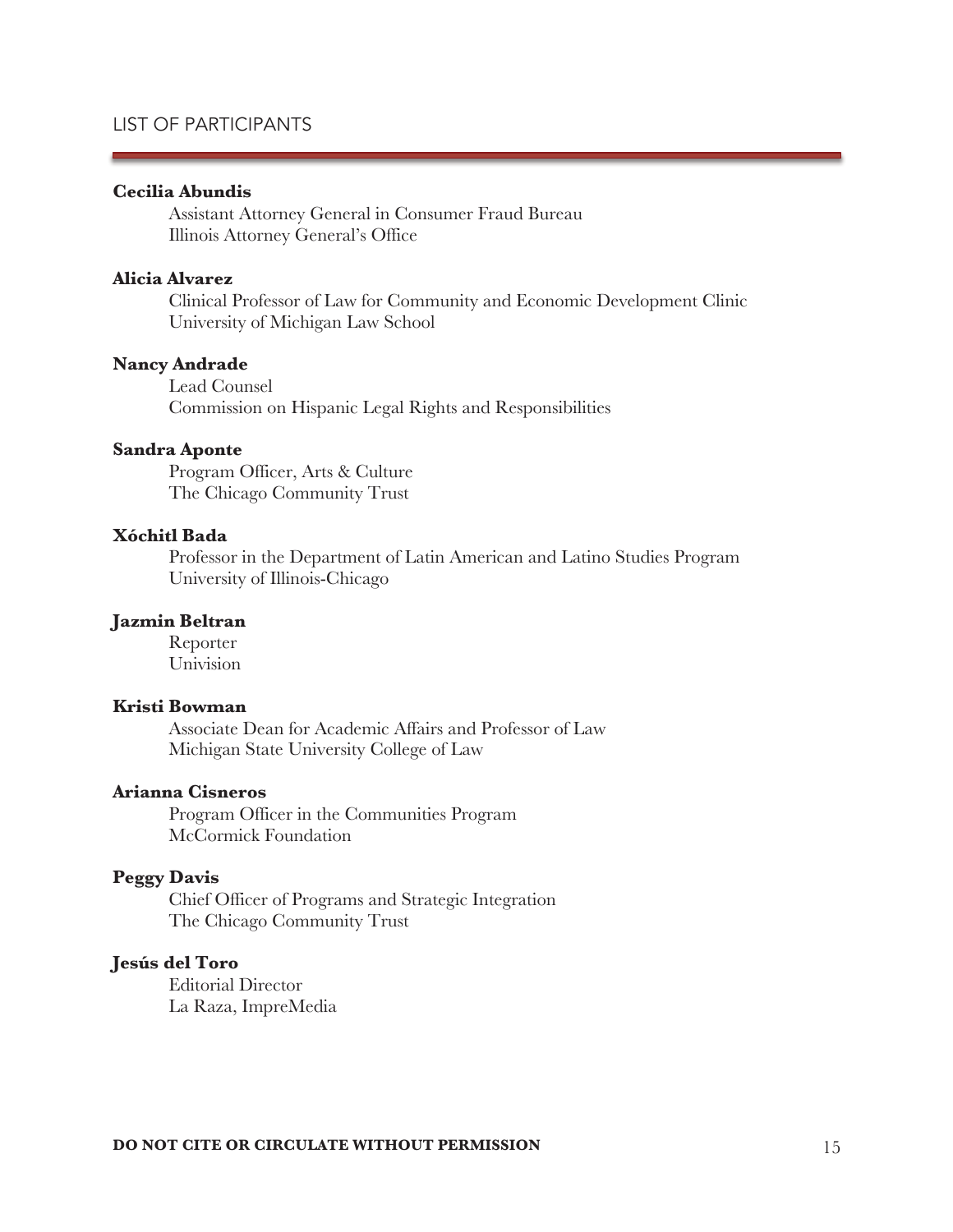#### **Jaime Dominguez**

 Lecturer in the Department of Political Science Northwestern University

#### **Kevin Escudero**

 Presidential Diversity Postdoctoral Fellow Brown University

#### **Lilia Fernández**

Associate Professor of History The Ohio State University

# **Wanda Figueroa-Peralta**

 President and CEO ASPIRA of Illinois

## **Luis Ricardo Fraga**

Co-Director Institute for Latino Studies, Arthur Foundation Endowed Professor of Transformative Latino Leadership, Joseph and Elizabeth Robbie Professor of Political Science

University of Notre Dame

## **Daysi Funes**

 Executive Director Centro Romero

#### **Jesus "Chuy" Garcia**

Cook County Board Commissioner 7th District

# **Sarahmaria Gomez**

 Co-Owner Tu Multimedia

# **Sonia Gonzales**

 Executive Director California Bar Foundation

#### **Michael J. Hernandez**

 Partner Franczek Radelet

#### **Lilian Jimenez**

 Chief Policy Analyst Cook County Commissioners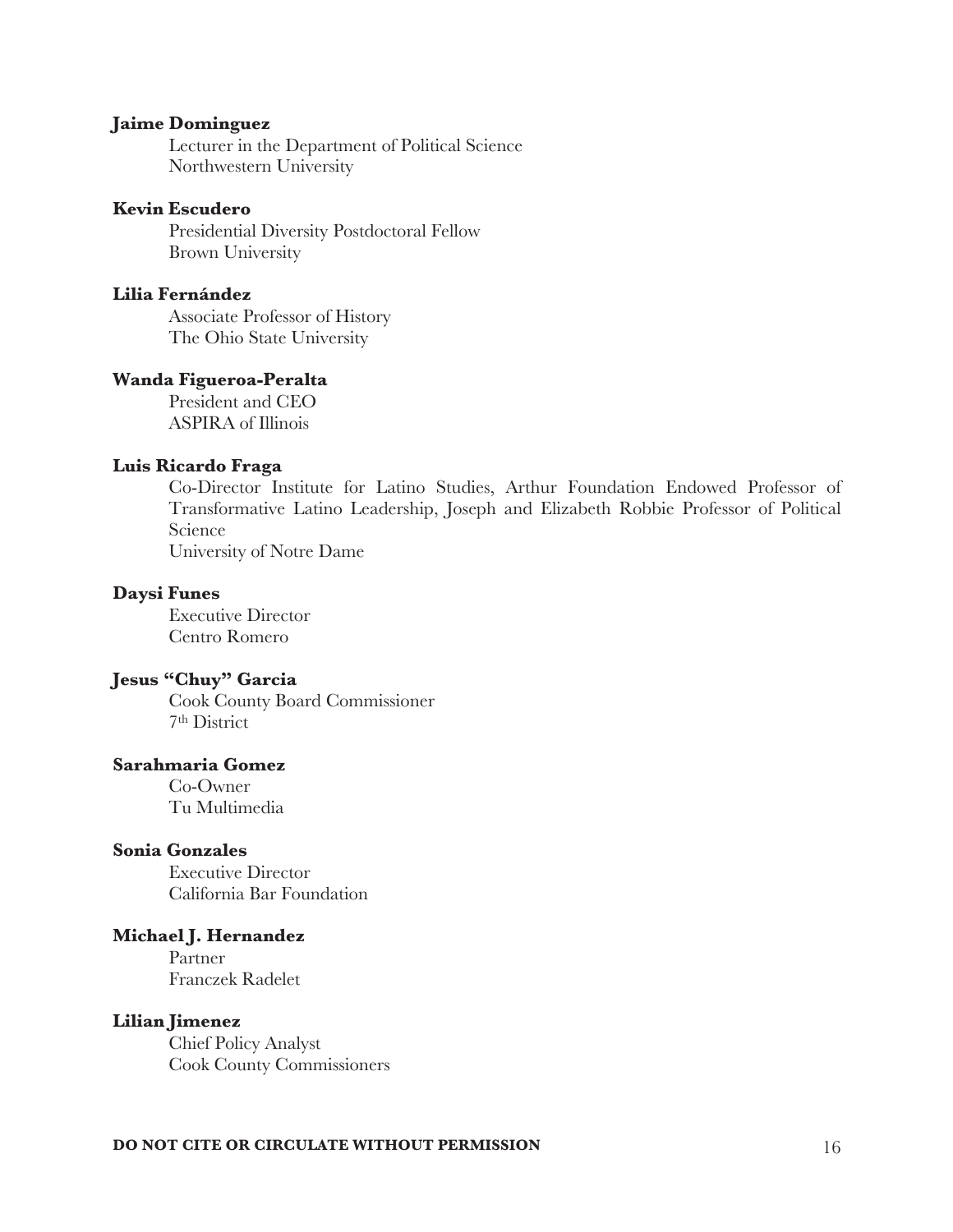### **Miguel Keberlein Gutierrez**

**Director** Immigrant and Migrant Worker Unit of Legal Aid Foundation

#### **Segio Lemus**

Task Force Member, Center for Operational Excellence City Colleges of Chicago

#### **Guadalupe Luna**

 Professor of Law Indiana Tech Law School

#### **Antonio Martinez, Jr.**

Director of Development The Chicago Community Trust

# **Honorable Patricia Mendoza**

 Associate Judge Circuit Court of Cook County, Illinois

# **Ricardo Meza**

 Officer Greensfelder

# **Alfonso Morales**

 Professor in the Department of Urban & Regional Planning University of Wisconsin-Madison

## **Jesse Mumm**

 Instructor Northeastern Illinois University and DePaul University

#### **Jocelyn Munguía Chávez**

Co-Founder Fearless Undocumented Alliance University of Illinois of Chicago-Illinois

# **Christine Neumann-Ortiz**

 Founder Voces de la Frontera

#### **Amalia Pallares**

 Director of Latin American and Latino Studies Program University of Illinois-Chicago

#### **Sylvia Puente**

 Executive Director Latino Policy Forum

#### **DO NOT CITE OR CIRCULATE WITHOUT PERMISSION** 17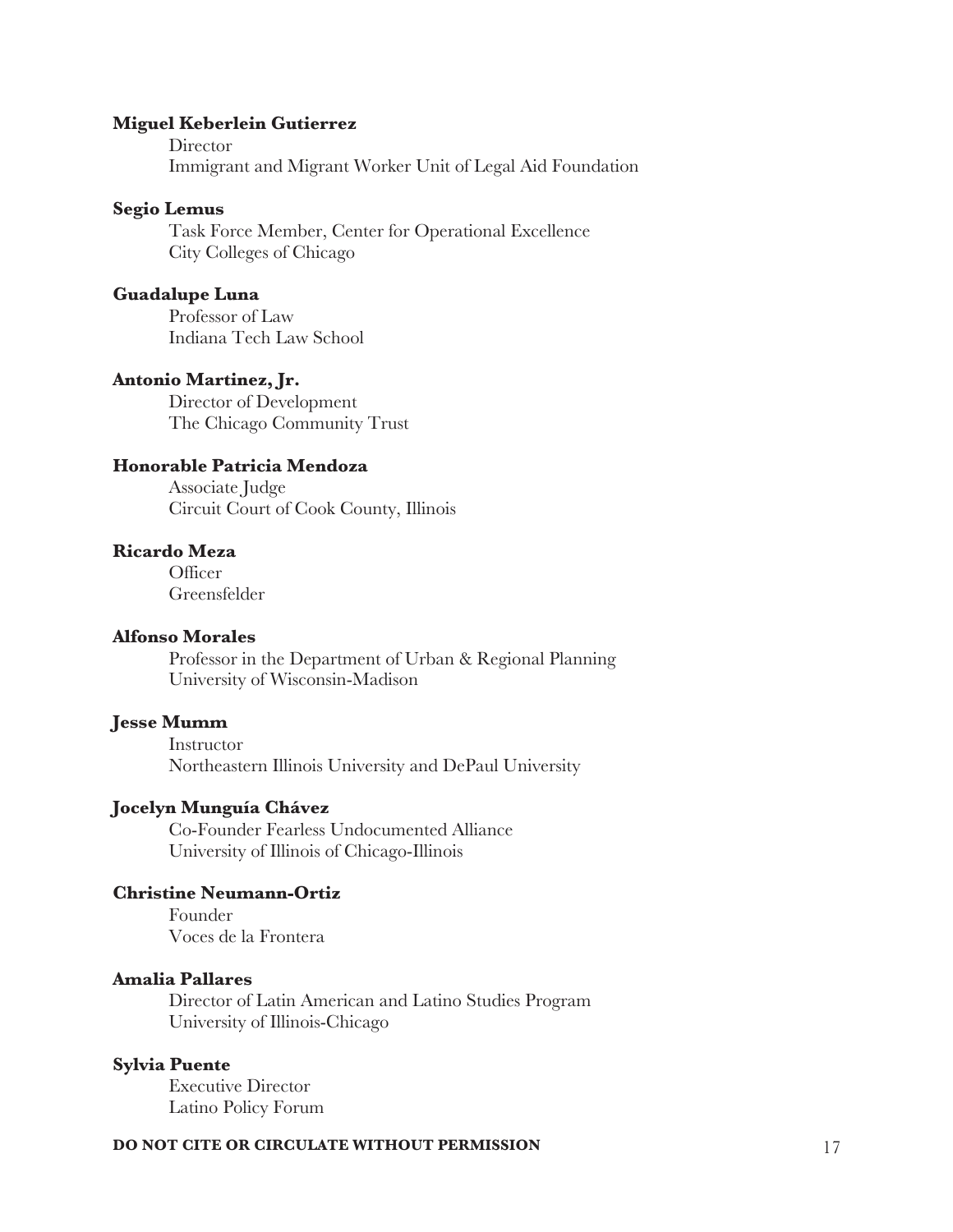#### **Rachel Ramirez**

 Senior Community Organizer, Reentry Project & Latino Organizing Chicago Coalition for the Homeless

# **Rafael Robles**

Berkshire Hathaway Home Services and Ranquist Development Group in Chicago

### **Michael Rodriguez**

Assistant Professor of Sociology and Latina/Latino Studies Northwestern University

#### **Alma Rodriguez**

Program Officer The Chicago Community Trust

## **Jesse Ruiz**

 Partner Drinker Biddle & Reath

# **Juan Salgado**

 President and CEO Instituto del Progreso Latino

# **José Sanchez**

 Policy Analyst Better Government Association

# **Vicente Serrano**

 Host Sin Censura con Vicente Serrano

# **John Slocum**

 Director of Migration MacArthur Foundation

#### **Sonia Soltero**

Chair of the Department of Leadership, Language, and Curriculum, College of Education DePaul University

# **Layla Suleiman-González**

 Director, Program in Human Services Loyola University of Chicago

# **Beth Swanson**

Vice President, Strategy and Programs Joyce Foundation

#### **DO NOT CITE OR CIRCULATE WITHOUT PERMISSION** 18